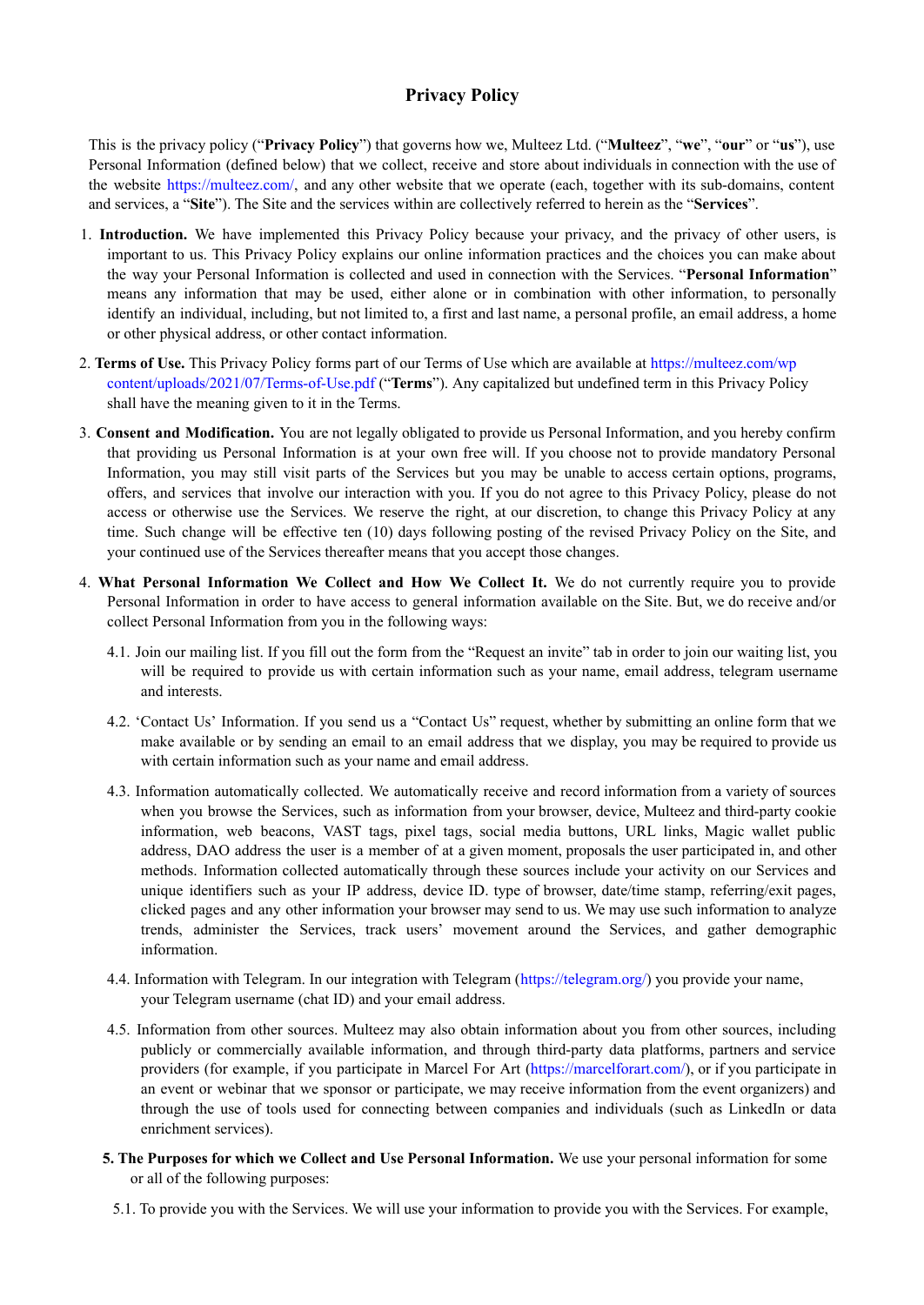#12057059

when you signup/login to the platform, we will use your personal information in order to authenticate you and allow you to access the services. We also use your personal information (i) for internal quality control purposes; (ii) to establish a business relationship; or (iii) to generally administer the Services.

- 5.2. To Market the Services. We use personal information to market our Services. Such use includes (i) notifying you about offers and services that may be of interest to you; (ii) tailoring content, advertisements, and offers for you, including, targeting and re-targeting practices; (iii) conducting market research; (iv) developing and marketing new products and services, and to measure interest in the Services; (v) other purposes disclosed at the time you provide information; and (vi) as you otherwise consent.
- 5.3. Security purposes. Some of the above mentioned information will be used for detecting, taking steps to prevent and prosecuting fraud or other illegal activity; to identify and repair errors; to conduct audits; and for security purposes. Information may also be used to comply with applicable laws, with investigations performed by the relevant authorities, law enforcement purposes, and/or to exercise or defend legal claims.
- 5.4. De-identified and Aggregated Information Use. In certain cases, we may or will anonymize or de-identify your Information and further use it for internal and external purposes, including, without limitation, to improve the services and for research purposes. We use this anonymous or de-identified information and/or disclose it to third parties without restrictions (for example, in order to improve our services and enhance your experience with them).
- 5.5. The GDPR. Under the General Data Protection Regulation (GDPR), the lawful bases we rely on for processing personal information are:
	- 5.5.1. Your consent.
	- 5.5.2. We have a contractual obligation. For example: when we collect login details in order to allow you to access the platform.
	- 5.5.3. We have a legal obligation. For example: when we keep the personal information of our users in order to comply with our tax or record-keeping obligations.
	- 5.5.4. We have a legitimate interest. For example: when we collect your personal information through our Services in order to provide you with a free trial, to allow you to register to a webinar or to receive and respond to your request on our website or on our social media accounts.
- 6. **Disclosure of Personal Information to Third Parties.** We do not disclose or share your personal information with third parties except to provide products or services you have requested, or under the following circumstances:
	- 6.1. We share information with our affiliated companies about you.
	- 6.2. We use third party service providers to process your information for the purposes outlined above, including, without limitation:
		- 6.2.1. With cloud service providers for hosting purposes -- we do not ourselves host any of the Services all hosting is done by third party service providers that we engage. This means that data you provide us or that we collect from you is hosted with such third party service providers on servers that they own or control.
		- 6.2.2. With websites and web content creation platforms in order to help us manage our Services;
		- 6.2.3. With service providers in order to operate and improve the features and functionality of the Services, to fulfill your service requests, including sales and support requests;
		- 6.2.4. With email providers, marketing, CRM and other similar tool providers; and
		- 6.2.5. With analytic companies, in order to help us understand and analyze information we collect in accordance with this policy.
	- 6.3. To the extent necessary, with regulators, courts, banks or competent authorities, to comply with applicable laws, regulations and rules (including, without limitation, federal, state or local laws), and requests of law enforcement, regulatory and other governmental agencies or if required to do so by court order, as well as for internal compliance procedures and to protect the safety, security, and integrity of Multeez, our Services, customers, employees, property, and the public.
	- 6.4. If, in the future, we sell or transfer, or we consider selling or transferring, some or all of our business, shares or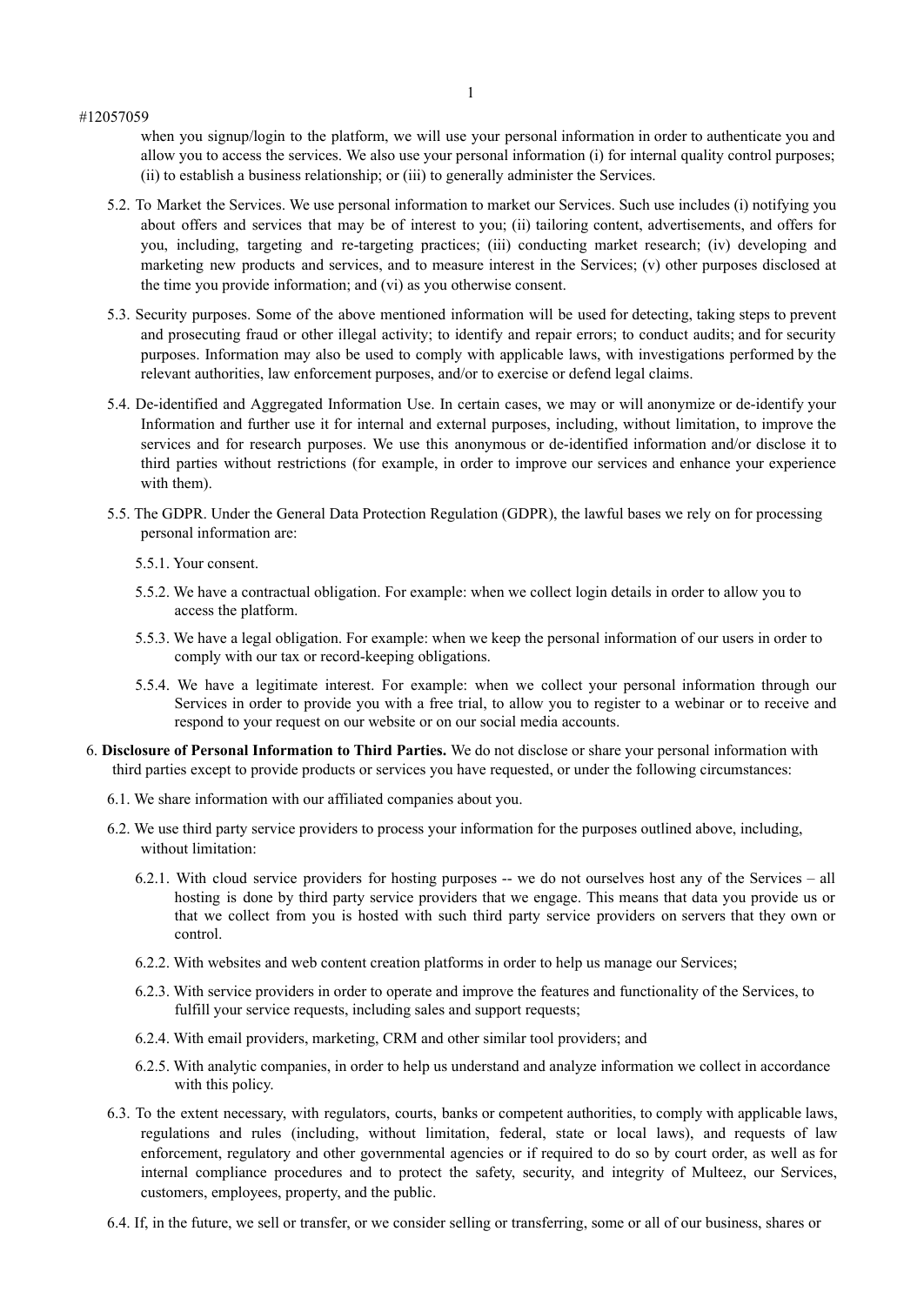assets to a third party, we will disclose your information to such third party (whether actual or potential) in

### #12057059

connection with the foregoing events (including, without limitation, our current or potential investors). In the event that we are acquired by, or merged with, a third party entity, or in the event of bankruptcy or a comparable event, we reserve the right to transfer, disclose or assign your information in connection with the foregoing events.

6.5. Where you have otherwise provided your consent to us for sharing or transferring your information.

### 7. **Our use of cookies and other activity tracking technologies**

- 7.1. Cookies: We, as well as third parties that provide content, advertising, or other functionality on the Services, may use cookies, pixel tags, local storage, and other technologies to automatically collect information through the Services. Cookies are essentially small data files placed on your device that allow us to record certain pieces of information whenever you visit or interact with the Services. If you would like to opt out of the technologies we employ on the Services, you may do so by blocking, deleting, or disabling them as your browser or device permits. For more information, please consult our cookies policy.
- 7.2. Analytical Tools:
	- 7.2.1. **Google Analytics** The Website uses a tool called "Google Analytics" to collect information about use of the Website. Google Analytics collects information such as how often users visit this Website, what pages they visit when they do so, and what other websites they used prior to coming to this Website. We use the information we get from Google Analytics to maintain and improve the Website and our products. We do not combine the information collected through the use of Google Analytics with personal information we collect. Google's ability to use and share information collected by Google Analytics about your visits to this Website is restricted by the Google Analytics Terms of Service, available at https://marketingplatform.google.com/about/analytics/terms/us/, and the Google Privacy Policy, available at http://www.google.com/policies/privacy/. You may learn more about how Google collects and processes data specifically in connection with Google Analytics at http://www.google.com/policies/privacy/partners/. You may prevent your data from being used by Google Analytics by downloading and installing the Google Analytics Opt-out Browser Add-on, available at https://tools.google.com/dlpage/gaoptout/.
	- 7.2.2. We reserve the right to remove or add new analytic tools.

### 8. **Security and data retention**.

- 8.1. Security: We follow generally accepted industry standards, including the use of appropriate administrative, physical and technical safeguards, to protect the Personal Information submitted to us. However, no method of transmission over the Internet, or method of electronic storage, is 100% secure. Therefore, while we strive to use reasonable acceptable means to protect your Personal Information, we cannot guarantee its absolute security or confidentiality. If you have any questions about security on the Service, you can contact us at support@multeez.com.
- 8.2. Retention of your personal information: we may retain your information (including personal information) for any lawfully permitted period of time, and as necessary to comply with our legal and contractual obligations, enforce our agreements, and enable us to investigate events and resolve disputes. In addition, please note that in some circumstances we may store your personal information for longer periods of time, for example (i) where we are required to do so in accordance with legal, regulatory, tax or accounting requirements, or (ii) for us to have an accurate record of your dealings with us in the event of any complaints or challenges, (iii) if we reasonably believe there is a prospect of litigation relating to your personal information or dealings or (iv) backup, archival, and/or audit purposes. Regarding retention of cookies, you can read more in our cookie policy.
- 9. **Cross-Border Personal Information Transfers**. To the maximum extent permitted by law, as part of the storage of the personal information mentioned in this Privacy Policy we transfer it across borders around the world. To the extent necessary under privacy laws and regulations, we will implement data onward transfer instruments such as data processing and protection agreements or ensuring such jurisdiction imposes adequate data protection regulations. We may share your personal information within Multeez and transfer it to countries in the world where we do business, including to the United States. Therefore, your personal information may be processed in countries with privacy laws that are different from privacy laws in your country or in countries that are not subject to an

2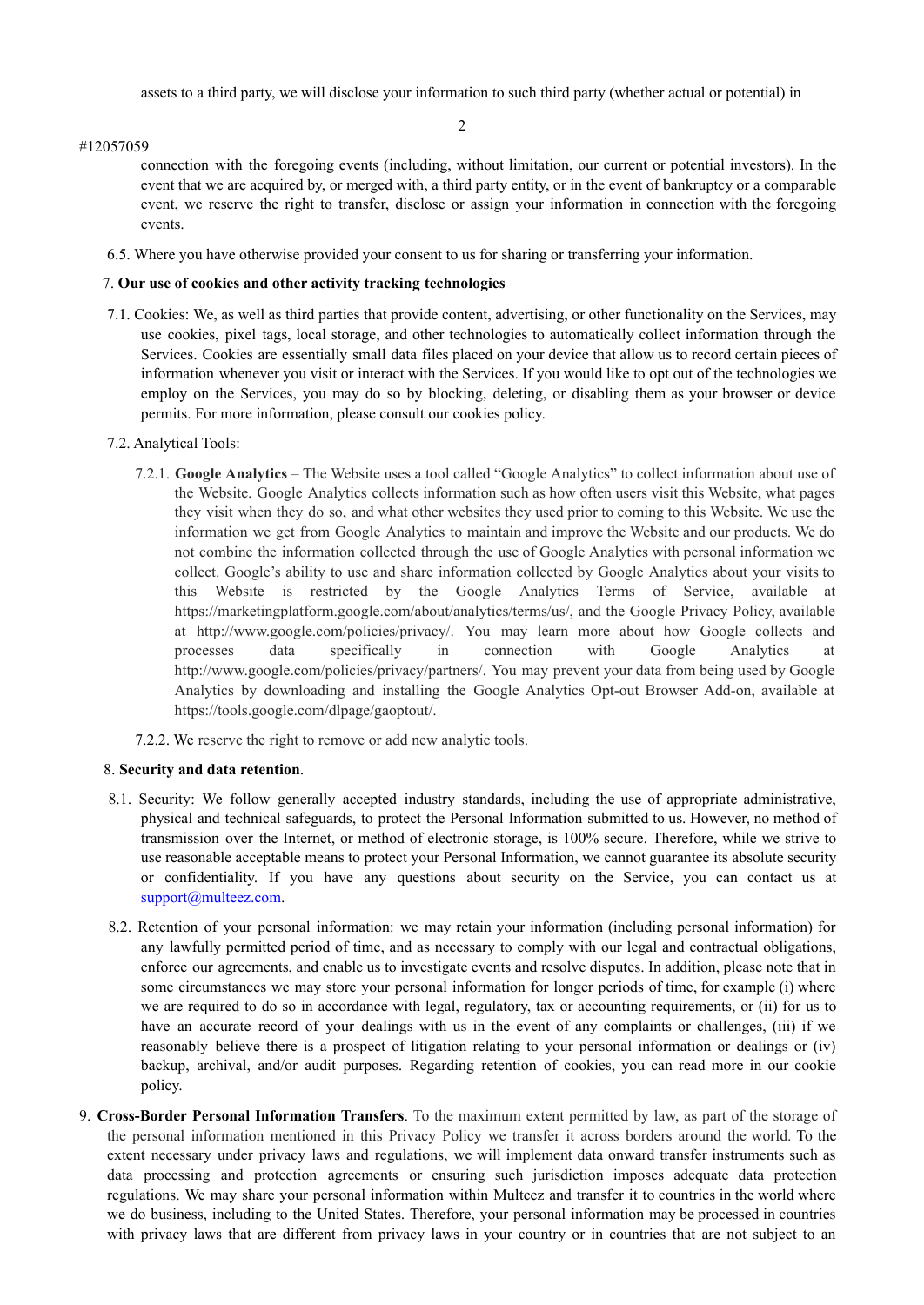adequacy decision by the European Commission. Regardless of location, we handle personal information as described here, and we take care to ensure that our employees, agents and strategic partners in other countries act in a

3

#### #12057059

manner consistent with this privacy notice. We ensure that the recipient of your personal information provides appropriate safeguards, including by entering into data processing agreements incorporating, where required, standard contractual clauses or an alternative mechanism for the transfer of personal data as approved by the European Commission or other applicable regulator.

- 10. **Your Privacy Rights**. The following rights (which may be subject to certain exemptions or derogations) will apply to certain individuals (some of which only apply to individuals protected by the GDPR):
	- o You have the right to withdraw consent to processing, where consent is the basis of processing.
	- o You have the right to access your personal information that we hold and request further details about how we process it, under certain conditions.
	- o You have the right to demand rectification of inaccurate personal information about you. To the extent that you do provide us with Personal Information, we wish to maintain accurate Personal Information. If you would like to delete or correct any of your other Personal Information that we may be storing, you may submit an access request by sending an email to support@multeez.com. Your email should include adequate details of your request. We will promptly correct any information found to be incorrect.
	- o You have the right to object to unlawful data processing under certain conditions.
	- o You have the right to erasure of past data about you (your "right to be forgotten") under certain conditions.
	- o You have the right to demand that we restrict processing of your personal information, under certain conditions, if you believe we have exceeded the legitimate basis for processing, processing is no longer necessary, or if you believe your personal information is inaccurate.
	- o You have the right to data portability of personal information concerning you that you provided us in a structured, commonly used, and machine-readable format, subject to certain conditions.
	- o The personal information we collect is not used for automated decision making and profiling, except for automated processes in the context of marketing. As stated above, you can opt-out of direct marketing by Multeez by contacting Multeez directly or by following the instructions through the unsubscribe options in our email messages. Please note that even if you opt out of receiving the foregoing emails, we may still send you a response to any "Contact Us" request as well as administrative emails (for example, in connection with a password reset request) that are necessary to facilitate your use of the Services.
	- o You have a right to complain to a data protection supervisory authority in your country if you believe that Multeez is processing your personal information in violation of applicable laws.

To exercise any of these rights, you may contact Multeez by following the instructions in Section 16 below. We may need to verify your identity before we are able to process your requests.

- 11. **Links to and Interaction with Third Party Products.** The Services may enable you to interact with or contain links to third party websites, mobile software applications, such as Marcel For Art (https://marcelforart.com/) and Telegram (https://telegram.org/), and services that are not owned or controlled by us (each a "**Third Party Service**"). We are not responsible for the privacy practices or the content of such Third Party Services. Please be aware that Third Party Services may collect Personal Information from you and share them with us. Processing and retention of data from Third Party Services may also be subject to the privacy policies and terms of use of those third-party services. In particular, Multeez's MarcelForArt and Telegram integrations use the MarcelForArt and Telegram API Services. Users using such integration agree to be bound by each of the Third Party Services' Terms of Service and Privacy Policy. Accordingly, we encourage you to read the terms and conditions and privacy policy of each Third Party Service that you choose to use or interact with.
- 12. Children's Privacy. The Services are not structured to attract children under the age of 13 years. Accordingly, **we** do not intend to collect Personal Information from anyone we know to be under 13 years. If we learn that we have collected Personal Information from a child under 13 years, we will delete that information as quickly as possible. If you believe that we might have any such information, please contact us at support@multeez.com.
- 13. **Merger, Sale or Bankruptcy.** In the event that we are acquired by or merged with a third party entity, or in the event of bankruptcy or a comparable event, we reserve the right to transfer or assign Personal Information in connection with the foregoing events.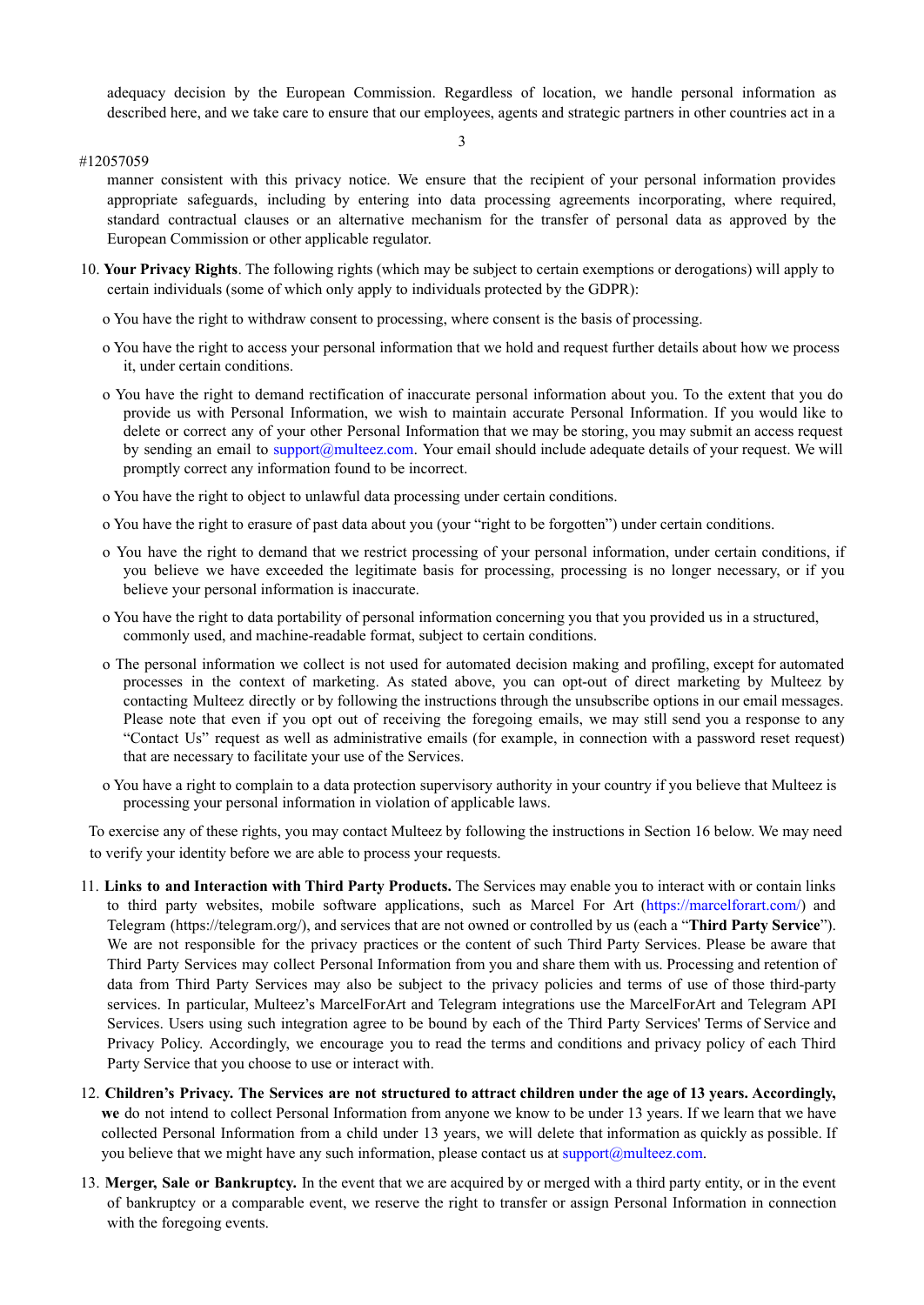14. **California Privacy Rights.** California Civil Code Section 1798.83 permits our customers who are California residents to request certain information regarding our disclosure of Personal Information to third parties for their direct

marketing purposes. To make such a request, please send an email to support@multeez.com. Please note that 4 #12057059

we are only required to respond to one request per customer each year.

- 15. **Our California Do Not Track Notice**. We do not track consumers over time and across third party websites and therefore do not respond to Do Not Track signals. We do not allow third parties to collect personally identifiable information about an individual consumer's online activities over time and across different websites when a consumer uses the Services.
- 16. **Commitment.** We are committed to protecting your privacy. Protecting your privacy online is an evolving area, and we are constantly evolving our Service to meet these demands. If you have any comments or questions regarding our Privacy Policy, or your Personal Information that we may be storing and using, please contact us at support@multeez.com.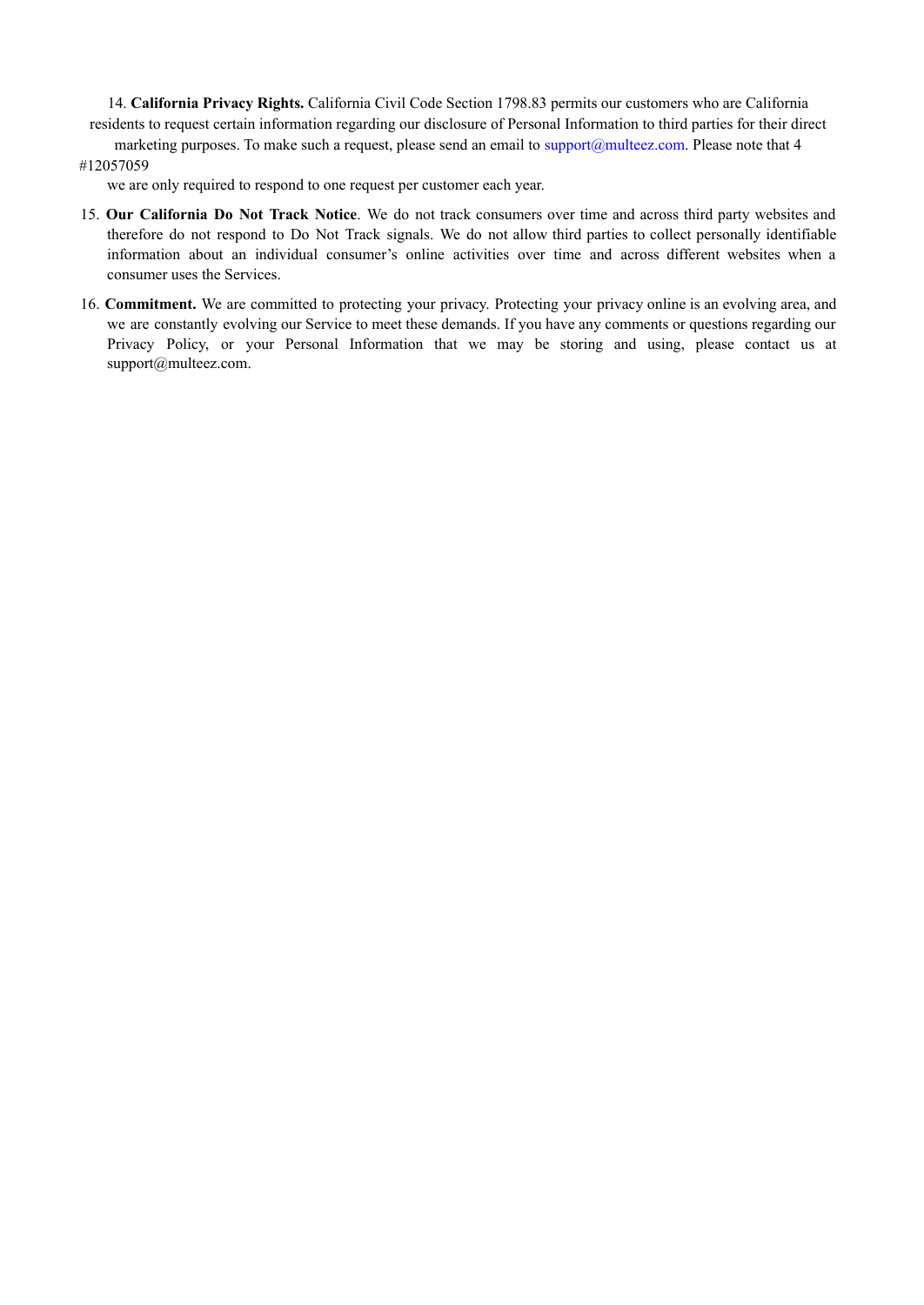# **Cookies Policy**

We use in our site [www.Multeez.com](http://www.multeez.com) ("**Site**") cookies and similar files or technologies to automatically collect and store information about your computer, device, and Site usage, in order to improve their performance and enhance your user experience. We use the general term "**cookies**" in this policy to refer to these technologies and all such similar technologies that collect information automatically when you are using our Site where this policy is posted. You can find out more about cookies and how to control them in the information below.

If you do not accept the use of these cookies, please disable them using the instructions in this cookie policy or by changing your browser settings so that cookies from this Site cannot be placed on your computer or mobile device. Important: disabling cookies on this Site may impair certain Site features.

In this Cookies Policy, we use the term "**Multeez**" (and "**we**", "**us**" and "**our**") to refer to Multeez Ltd. [or Multeez Inc.]. Our Privacy Policy is available at <https://multeez.com/wp-content/uploads/2021/12/Multeez-Privacy-Policy-Dec-06-202112057059.2.docx.pdf>

### **What is a cookie?**

Cookies are computer files containing small amounts of information that are downloaded to your computer or mobile device when you visit a website. Cookies can then be sent back to the originating website on each subsequent visit, or to another website that recognizes that cookie. Cookies are widely used in order to make websites work, or to work more efficiently, as well as to provide information to the owners of the website.

Cookies do lots of different jobs, like letting you navigate between pages efficiently, remembering your preferences, and generally improving the user experience. Cookies may tell us, for example, whether you have visited our Site before or whether you are a new visitor.

There are two broad categories of cookies:

- **First party cookies,** served directly by us to your computer or mobile device.
- **Third party cookies,** which are served by a third party on our behalf. We use third party cookies for functionality, performance / analytics, marketing, and social media purposes. The third-party cookies are outside of our control. The third parties may, at any time, change their terms of service, purpose and use of cookies, etc. See below additional information on how to manage such cookies.

Cookies can remain on your computer or mobile device for different periods of time. Some cookies are 'session cookies', meaning that they exist only while your browser is open. These are deleted automatically once you close your browser. Other cookies are 'permanent cookies', meaning that they survive after your browser is closed. They can be used by websites to recognize your computer when you open your browser and browse the Internet again.

### **Web beacons:**

Cookies are not the only way to recognize or track visitors to a website. We may use other, similar technologies from time to time, like web beacons (sometimes called "tracking pixels" or "clear gifs"). These are small graphics files that contain a unique identifier that enable us to recognize when someone has visited our website. This allows us, for example, to monitor the traffic patterns of users from one page within our website to another, to deliver or communicate with cookies, to understand whether you have come to our website from an online advertisement displayed on a third party website, to improve website performance and to measure the success of email marketing campaigns. In most instances, these technologies are reliant on cookies to function, and therefore declining cookies prevents them from functioning.

You may have the right to decide whether to accept or reject cookies. When you access our Site, you are presented with a cookie consent mechanism that allows you to accept or reject cookies that are not essential cookies. You may also control cookies by setting your browser to turn off cookies as described further below. If you turn off cookies, web beacon and other technologies will still detect your visits to our Site; however, they will not be associated with information otherwise stored in cookies

### **Targeted advertising**

Third parties may drop cookies on your computer or mobile device to serve advertising through our website. These companies may use information about your visits to this and other websites in order to provide relevant advertisements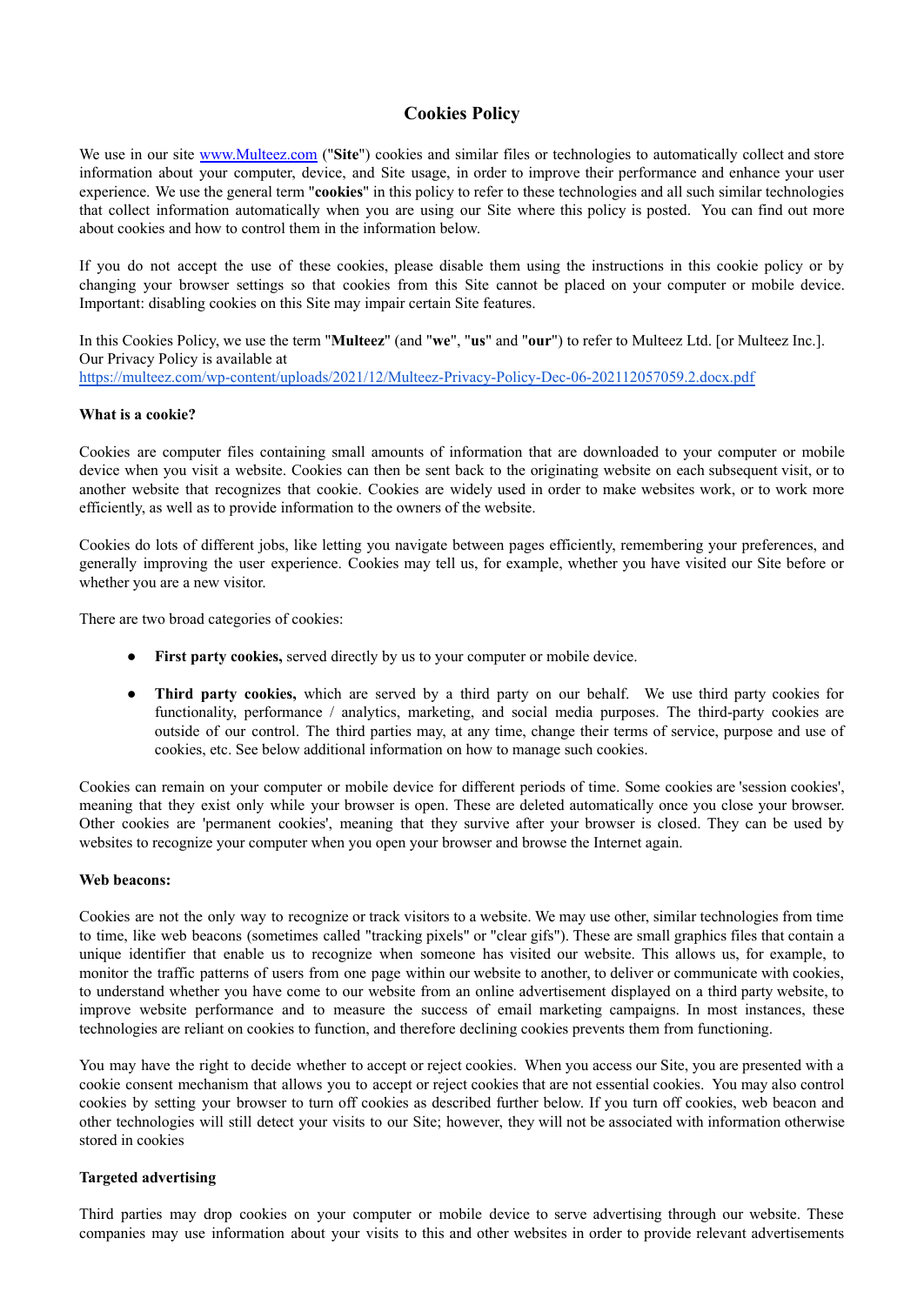about goods and services that you may be interested in. They may also employ technology that is used to measure the effectiveness of advertisements. The information collected through this process does not enable us or them to identify your name, contact details or other personally identifying details unless you choose to provide these to us.

## **How do we use cookies?**

We use cookies to:

- track traffic flow and patterns of travel in connection with our Site;
- understand the total number of visitors to our Sites on an ongoing basis and the types of internet browsers (e.g. Chrome, Firefox, Safari, or Internet Explorer) and operating systems (e.g. Windows or Mac) used by our visitors;
- monitor the performance of our Site and to continually improve it; and
- customize and enhance your online experience.

## **What types of cookies do we use?**

The types of cookies used by us in connection with the Site can be considered 'essential website cookies', 'functionality cookies', 'analytics and performance cookies', 'marketing', and 'other technologies'. We've set out some further information below, and the purposes of the cookies we set in the following table.

## 1. **Cookies necessary for essential website purposes**

These cookies are essential to provide you with services available through this Site and to use some of its features, such as access to secure areas. Without these cookies we will not be able to provide services that you require, such as transactional pages and secure login accounts.

### 2. **Functionality Cookies**

These cookies record information about choices you've made and allow us to tailor the website to you. These cookies allow us to provide you with our services in the way in which you have required, as you continue to use or come back to our Site. For example, these cookies allow us to:

- Save your location preference if you have set your location on the homepage in order to receive a localized information;
- Remember settings you have applied, such as layout, text size, preferences, and colors;
- Show you when you are logged in; and
- Store accessibility options.

## 3. **Performance / Analytics Cookies**

We use performance/analytics cookies to analyze how the website is accessed, used, or is performing. We do this in order to provide you with a better user experience and to maintain, operate and continually improve the website. For example, these cookies allow us to:

- Better understand our website visitors so that we can improve how we present our content;
- Test different design ideas for particular pages, such as our homepage;
- Collect information about Site visitors such as where they are located and what browsers they are using;
- Determine the number of unique users of the website;
- Improve the website by measuring any errors that occur; and
- Conduct research and diagnostics to improve product offerings.

## **4. Marketing**

We use marketing cookies to deliver many types of targeted digital marketing. We do this in order to provide you with a better user experience and to maintain, operate and continually improve the website. The cookie store user data and behavior information, which allows advertising services to target audience according to variables. For example, these cookies allow us to: